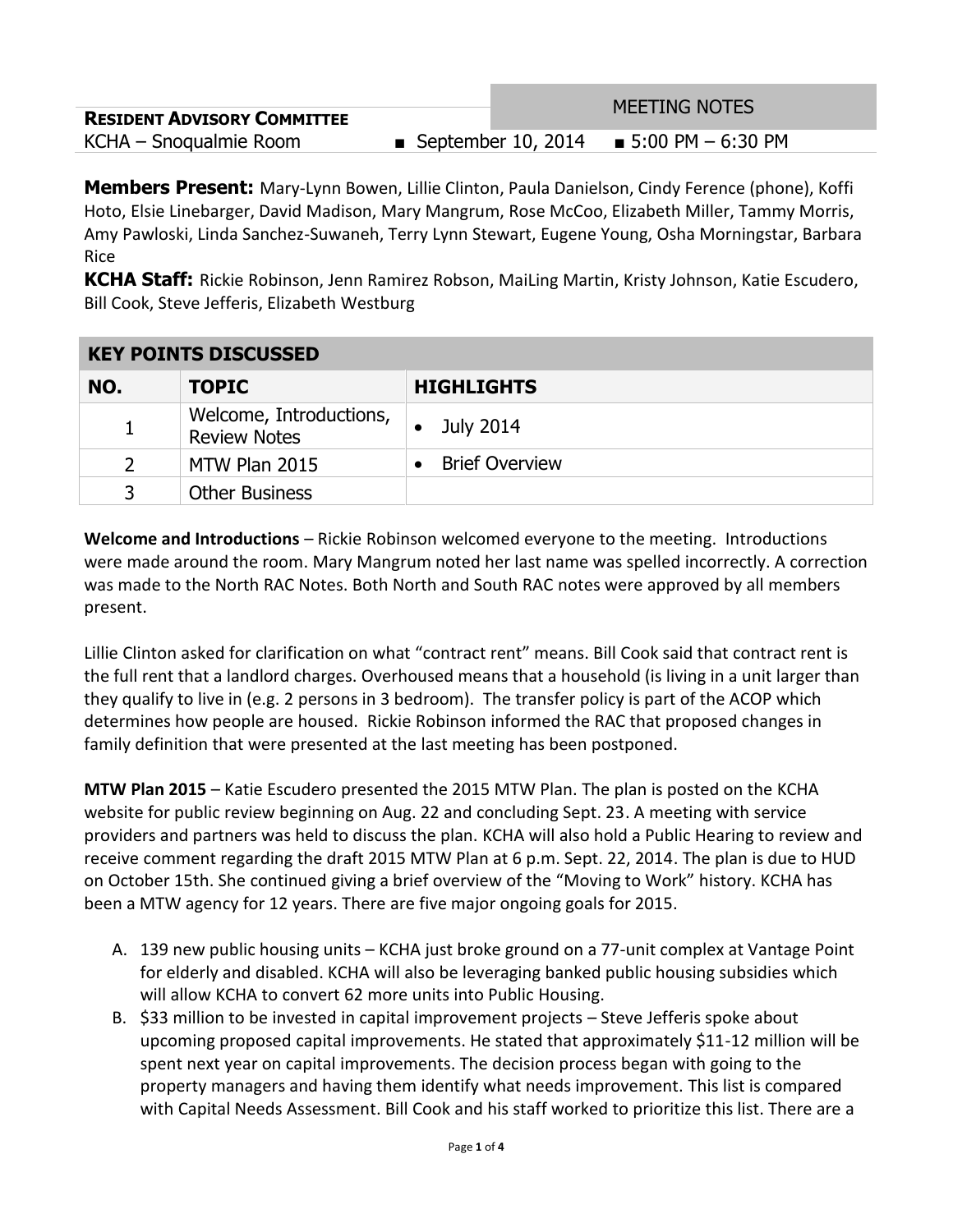number of new projects as well as the continuing over projects that were started in 2014. About \$6.5 million is being carried over for those projects that will not be completed in 2014. A majority of the new projects will be envelope projects to include Riverton Terrace, Pickering Court, and Forest Grove. A site upgrade project is being conducted up in Shoreline at the Northridge property. He continued to mention a list of proposed updated and improvements. Lillie mentioned that Wells Wood is in need of some upgrades and repairs.

- C. Flexible rental assistance program for survivors of domestic violence Kristy Johnson stated that KCHA is hoping to develop in early 2015 Domestic violence program that will using flexible funding outside of Section 8. This would provide temporary short term assistance to for those in need due to a DV issue. This assistance would not necessarily be rental assistance but could be a security deposit or moving assistance. Kristy confirmed that the intent is to partner with outside providers (Lifewire for the Northeast & DAWN for the South). KCHA would provide the funding and these service providers would the services. Resident Services does have a point person for current residents that have experienced Domestic Violence. KCHA will take 20 S8 vouchers and repurpose these vouchers into dollars (approximately \$8-10K per voucher). The amount of these vouchers will be rolled into a contract with Lifewire and DAWN for a year. Osha Morningstar suggested that agencies do more outreach and marketing at community colleges. Kristy J. agreed and will let the contracted agencies handle the outreach.
- D. Opportunity Neighborhoods KCHA plans to continue mobility counseling, helping household settle in to these higher opportunity neighborhoods as well as continue to acquire and preserve properties in these neighborhoods. KCHA is also looking into the offered subsidy levels for these areas.
- E. New computer software system to be implemented This new software is aimed at streamline our business practices and efficiency. The new software, TenMast, will help with improved tracking and reporting. Hopefully in the future, service providers will be able to connect and share information through different portals. Private and sensitive client information will only be available by KCHA staff. KCHA is converting all of its paper files in an online electronic database. This allows staff to save room and better access files more quickly.

## New Activity/Initiative Proposals

- A. New Service Program Project-Based Assistance KCHA is looking into how these funds are administered to service providers more efficiently. KCHA wants to cut down the amount of time it takes staff to process certifications. It is estimated that that the streamlining processes could save up to 400 hours of staff time. This is meant to allow case managers more time with clients instead of doing paperwork. Kristy J. made a clarification that these proposed changes are for new programs. There was some discussion regarding staff turnover and lack of time for case management. This is specifically for the new homeless youth programs.
- B. Reporting on use of net proceeds from Disposition Activities There is approximately \$5 million left over. HUD requires a separate report format on these funds but in the MTW Plan, KCHA is asking permission of HUD to report these together with other required reporting.

## Other Business

A discussion regarding a community room at Wells Wood and other properties was brought up. Bill Cook mentioned that funding for this type of request would generally be grant funded which is a very competitive process. Osha brought up the idea of reaching out to other organizations that have mobile services such as Library 2 Go or DSHS. Jenn Ramirez Robson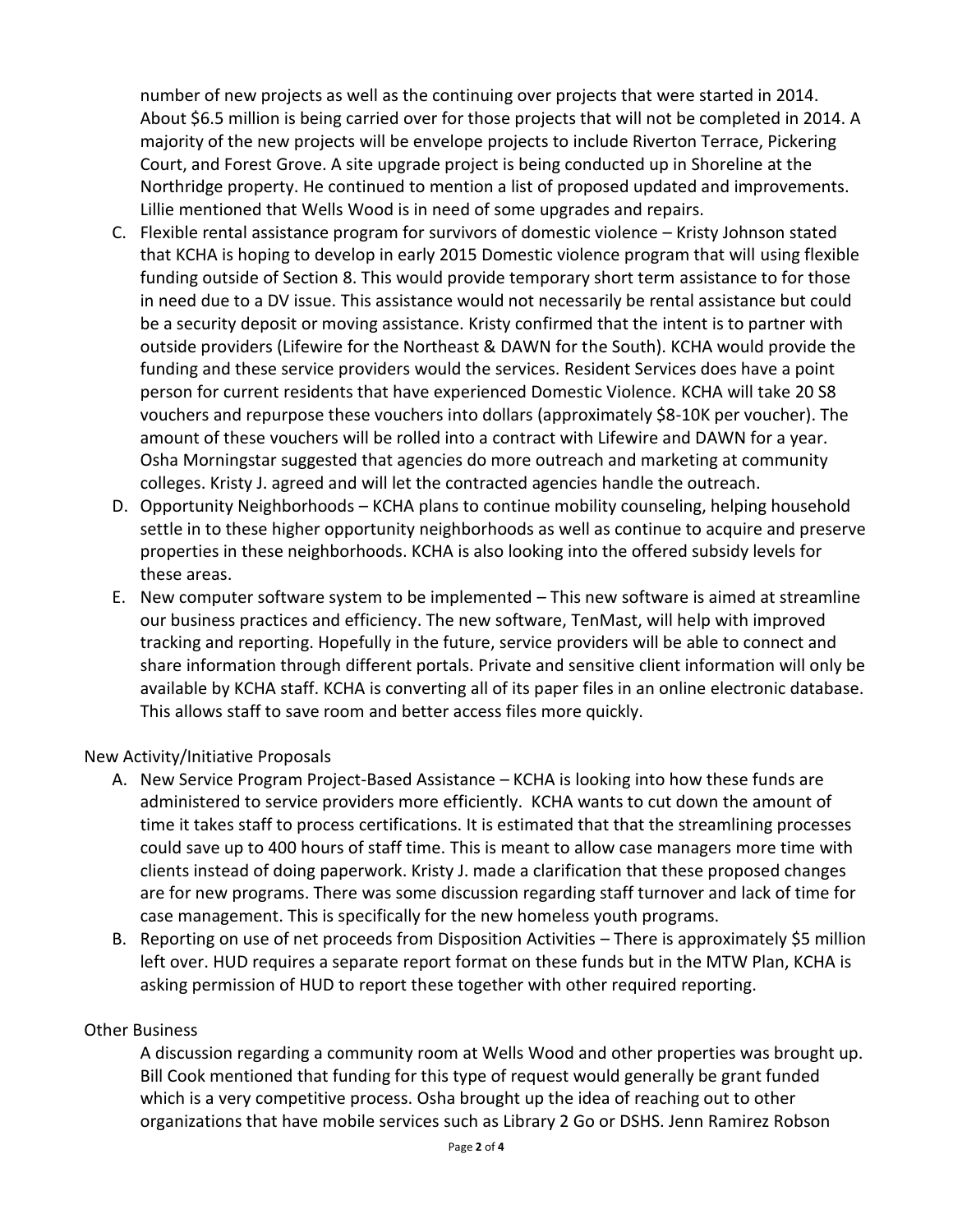mentioned that Resident Services coordinators are always looking into new ways to bring services to the properties. There are other programs available such as the Resident Opportunity Plan (ROP) and Family Self-Sufficiency (FSS). Resident Services also partner with other organization such as Neighborhood House to build resources. Paula Danielson suggested that some of the Resident Services coordinators have "bad" attitudes and mentioned a couple examples. Rickie asked that Paula give Jenn and Rickie a call the next day to discuss these issues.

Lillie C. brought up the issue of the community room at Wells Wood that is being used as storage for replacement appliances. The office that is used at Wells Wood is a very tiny space in the laundry facilities that is inadequate for the purpose of storing appliances. Bill C mentioned that appliances are stored for the purpose of quickly replacing appliance that break down in units.

On the MTW plan, Lillie brought up a question of the average monthly rent in the summary. It is unclear what the amount listed is for such as what size bedroom or area. Katie E. agreed that that should be clarified. Mary M. brought up her electric bill being abnormally high. She had Puget Sound Energy do an energy audit and it was determined that it was her appliances that were using so much electricity. Bill Cook mentioned that our resource conversation manager looks into these issues on a regular basis to find out if we qualify special promotions such as the one with PSE. Recently, KCHA received 60 new toilets for a property in Shoreline from Seattle City Light.

Tammy Morris asked if individual problems could be brought up at the end of the meeting after the subject matter has been fully discussed. TerryLynn Stewart asked for clarification of recent acquisitions mentioned in the Executive Summary of MTW plan and suggested that these properties should be listed by name and region. Lillie asked about multi-tiered payment standards mentioned in the MTW. Katie clarified that this would be for families looking to move into higher opportunity neighborhoods like Bellevue and Kirkland. The banked public housing refers that the units that were turned over under the Hope VI project. KCHA is working to quickly turn these back into new public housing units. There are no planned changes to rent policies but it something that will continue to be in the plan. Lillie asked about future of the 509 properties if the government keeps cutting funds. Kristy explained that KCHA has about 2,300 units under the project-based section 8 and if funding is cut, KCHA would preserve KCHAowned properties like Wells Wood and begin with cancelling contract with private owners and non-profit organizations.

Lillie asked about self-sufficiency. Specifically, she wanted to know why Wells Wood had no access to the water spouts in order to water the garden. Bill C. explained that unfortunately due to the misuse by a large number of others, these resources are being restricted. Mary M. asked about providing rain barrels. If people are interested in rain barrels, Rickie asked that they contact him directly. Bill C. also mentioned that residents can contact their city to set up a barrel. Cindy Ference asked Bill C. to clarify how the COLA will be applied. Bill said that he didn't have too much information but Judi is working on it. Basically, KCHA is trying to automatically apply the COLA and the utility allowance all in the same month. The only other discussion of potential changes to the rent policy would be possibly changing the family participants to a 3